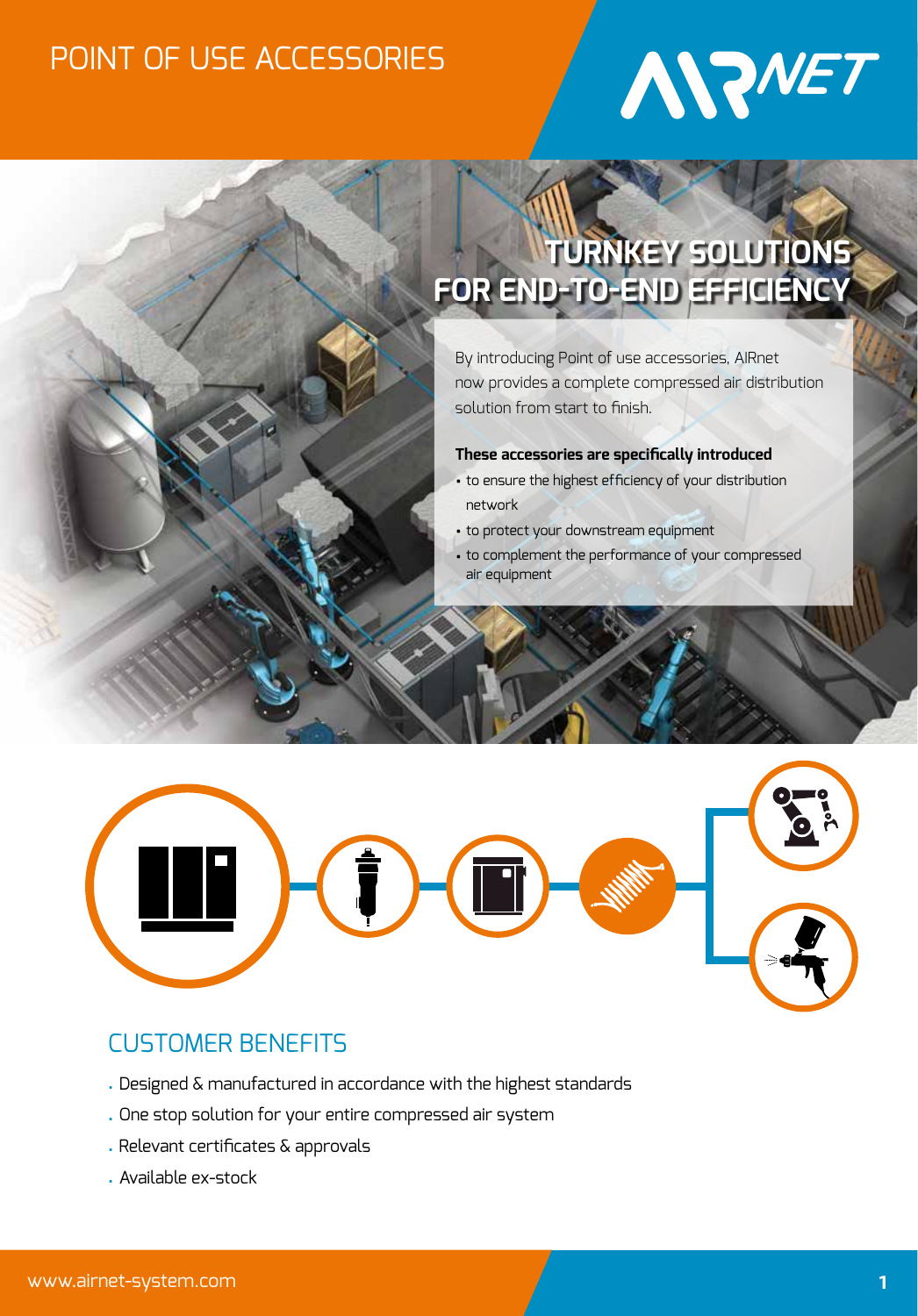

# ACCESSORIES OVERVIEW



### **HOSE REEL** - ENCLOSED TYPE

Steel casing retractable hose reel with 12M hose.

| MOC of Hose                         |
|-------------------------------------|
| Operating pressure                  |
| Temperature                         |
| <b>Connection inlet</b>             |
| <b>Connection Distribution Hose</b> |
|                                     |

**PU Braided Operating pressure** 10 Bar / 145 PSI **Temperature** 0°C to 60°C / 32°F to 140°F 12,5MM / 1/<sub>2</sub>" BSP Male 12,5MM / 1/<sub>2</sub>" BSP Male

\*\* NPT adaptors are available for the full range



### **AUTOMATIC DRAINS**

Automatic condensate discharger

**Max inlet pressure** 12 Bar / 174 PSi

**MOC** Aluminum body & polycarbonate bowl **Operating pressure** 0,5 to 10 Bar / 7,25 to 145 PSi **Temperature**  $-10^{\circ}$ C to 60 $^{\circ}$ C / 14 $^{\circ}$ F to 140 $^{\circ}$ F **Inlet size** 20MM / ¾" BSP / NPT - Female threads 25MM / 1" BSP / NPT - Female threads



### **REGULATORS**

Pressure regulator with Aluminum body

| <b>Operating pressure</b> | 0,5 to 10 Bar / 7,25 to 145 PSi         |
|---------------------------|-----------------------------------------|
| Max inlet pressure        | 12 Bar / 174 PSi                        |
| Temperature               | $-10^{\circ}$ C to 60°C / 14°F to 140°F |
| Inlet size                | 20MM / 34" BSP / NPT - Female threads   |
|                           | 25MM / 1" BSP / NPT - Female threads    |
| Outlet size               | $20MM / 34" BSP / NPT$ - Female threads |
|                           | 25MM / 1" BSP / NPT - Female threads    |
| Pressure Settings         | 0,5 to 10 Bar                           |
|                           |                                         |



### **PNEUMATIC AIR GUN**

Pneumatic air blow gun with metal body

**Max inlet pressure** 15 Bar / 217 PSi **Air consumption** 100 to 353 l/min **Inlet size** ¼" ISO 228

**Operating pressure** 0 to 15 Bar / 0 to 217 PSi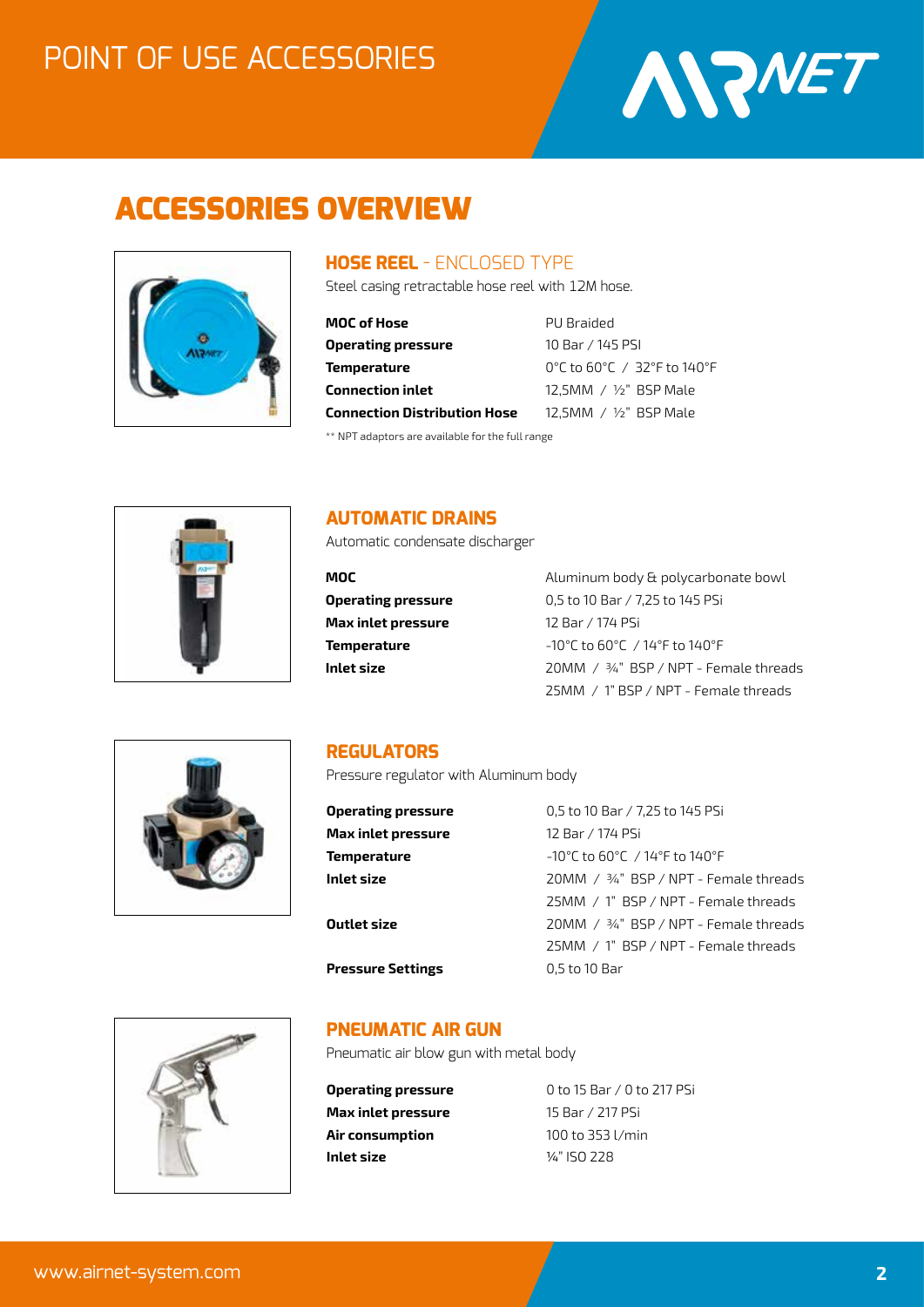



# **UNIVERSAL QUICK RELEASE COUPLINGS**

CS chrome plated or brass couplers

**Sizes** ¼" , 3⁄8" , ½" , 1" **Inlet size**  $\frac{1}{4}$  **E**  $\frac{3}{8}$  Female Thread

**Operating pressure** 0 to 16 Bar / 0 to 232 PSI **Operating temperature** -15°C to 80°C / 5°F to 176°F



# **FILTER & REGULATOR** (FR)

Filter + regulator combination to remove water & particle

| MOC                      | Aluminum body & polycarbonate bowl                                       |
|--------------------------|--------------------------------------------------------------------------|
| Inlet size               | 20MM / 34" BSP / NPT - Female threads                                    |
|                          | 25MM / 1" BSP / NPT - Female threads                                     |
| Outlet size              | $20MM / 34" BSP / NPT$ - Female threads                                  |
|                          | 25MM / 1" BSP / NPT - Female threads                                     |
| Operating pressure range | 0 to 10 Bar / 0 to 217 PSi                                               |
| Proof pressure           | 15 Bar / 217 PSi                                                         |
| Temperature              | $-10^{\circ}$ C to 60 $^{\circ}$ C / 14 $^{\circ}$ F to 140 $^{\circ}$ F |
|                          |                                                                          |

# **FILTER & REGULATOR & LUBRICATOR** (FRL)



Filter + regulator + lubricator combination to remove water & particle and to provide good lubrication for POU machines & accessories

| MOC                      | Aluminum body & polycarbonate bowl    |
|--------------------------|---------------------------------------|
| Inlet size               | 20MM / 34" BSP / NPT - Female threads |
|                          | 25MM / 1" BSP / NPT - Female threads  |
| Outlet size              | 20MM / 34" BSP / NPT - Female threads |
|                          | 25MM / 1" BSP / NPT - Female threads  |
| Operating pressure range | 0 to 10 Bar / 0 to 217 PSi            |
| Proof pressure           | 15 Bar / 217.5 PSi                    |
| Temperature              | -10°C to 60°C / 14°F to 140°F         |
| Max Flow 3/4             | 7940 L/Min                            |
| Max Flow 1"              | 8200 L/Min                            |
| Filtration               | 5 Microns                             |
|                          |                                       |